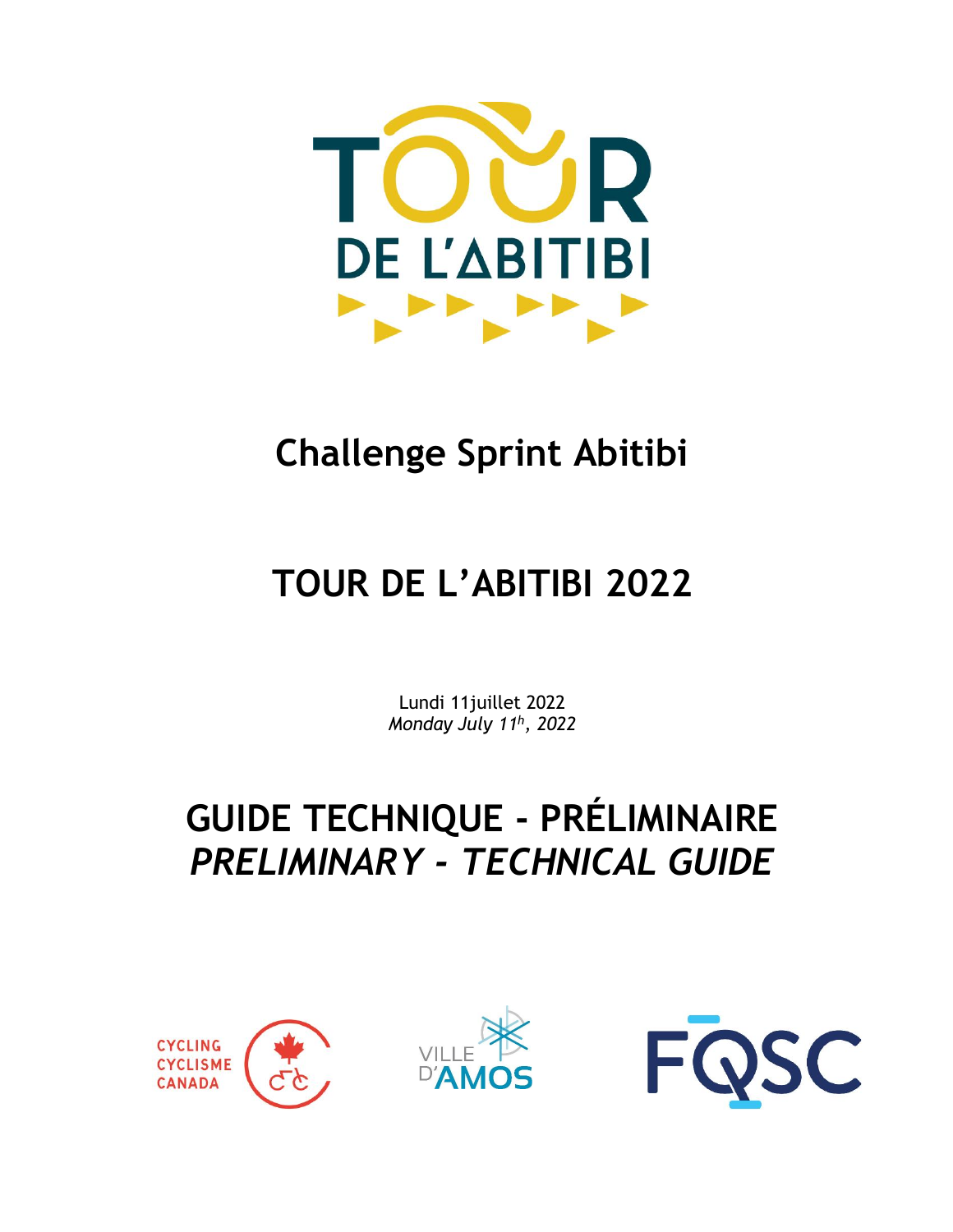

## **PROGRAMMATION – 9 <sup>e</sup> CHALLENGE SPRINT ABITIBI** Amos ville hôtesse 2022

| <b>Présentation des équipes</b><br><b>Challenge Sprint Abitibi</b> | 17:30<br>18:30 | 18:00<br>20:00    |
|--------------------------------------------------------------------|----------------|-------------------|
|                                                                    |                | Cathédrale d'Amos |

## **SCHEDULE – 9 TH EDITION OF THE CHALLENGE SPRINT ABITIBI**

| Amos host city 2022 |                                                              |                                  |                |  |
|---------------------|--------------------------------------------------------------|----------------------------------|----------------|--|
| <b>DATE</b>         | <b>EVENT</b>                                                 | <b>START</b>                     | <b>FINISH</b>  |  |
| Monday July 11th    | <b>Rider presentation</b><br><b>Challenge Sprint Abitibi</b> | 17:30<br>18:30<br>Amos Cathedral | 18:00<br>20:00 |  |

## **COLLÈGE DES COMMISSAIRES** *COMMISSAIRE PANEL*

| Président du Collège des commissaires<br>President of the Commissaires Pannel | Louise Lalonde                    |
|-------------------------------------------------------------------------------|-----------------------------------|
| <b>Commissaires</b>                                                           | Vallérie Trottier<br>Nancy Daigle |
| Compilation, résultats et photofinish                                         | Sylvain Richard, RSS Timing       |

## **NUMÉROS D'URGENCE** *EMERGENCY NUMBERS*

| Ambulance et police | 911 | Ambulance and police |
|---------------------|-----|----------------------|
| Info-santé          | 811 | <b>Health Line</b>   |
|                     |     |                      |

### **Bureau du Tour –** *Office*

Amos École Secondaire La Calypso 800 1re Rue E, Amos, QC J9T 2H8

#### **Rouyn-Noranda**

Amos (819) 732-3341 *Hospital* 622 4e Rue O, Amos, QC J9T 2S2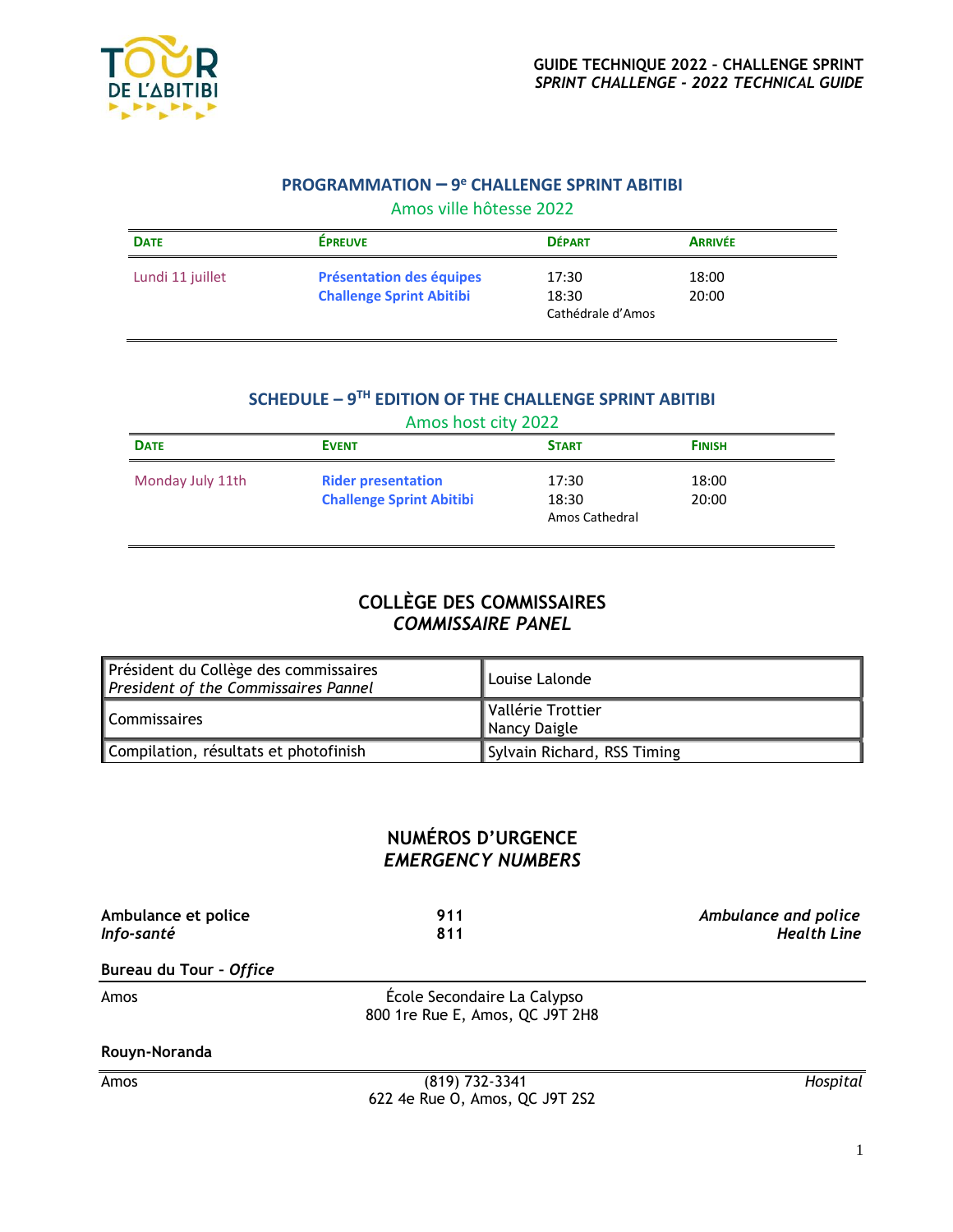

## **Feuille de route lundi 11 juillet /** *Daily program Monday July 11 th*

| $6:00 - 1:00$ am               | <b>Showers</b>                                                                                                                     |
|--------------------------------|------------------------------------------------------------------------------------------------------------------------------------|
| $7:30 - 9:00$                  | <b>Breakfast</b>                                                                                                                   |
| $8:00 - 16:30$<br>19:00 -23:00 | Reception                                                                                                                          |
| $8:00 - 16:00$<br>20:00 -22:00 | Credentials                                                                                                                        |
| $8:00 - 13:00$                 | Team registrations                                                                                                                 |
| $12:00 - 14:00$                | Lunch                                                                                                                              |
| 13:30 -14:00                   | Mandatory team managers meeting<br>- Challenge Sprint Abitibi                                                                      |
|                                | Local : Cafeteria La Calypso                                                                                                       |
|                                | Licence checks - Tour de l'Abitibi                                                                                                 |
|                                | Local : Cafeteria La Calypso                                                                                                       |
| 16:30                          | <b>Opening Cocktail</b><br>La Centrale (12 1st Ave O, Amos)                                                                        |
| 17:30 -18:00                   | Team presentation, official photo<br>session with riders, team managers,<br>mechanics and therapists with<br>sponsors - main stage |
| 18:30 -20:00                   | Challenge Sprint Abitibi                                                                                                           |
| $20:15 - 20:30$                | Awards ceremonies                                                                                                                  |
| 19:00 -22:00                   | Dinner                                                                                                                             |
|                                | 14:00 -15:30                                                                                                                       |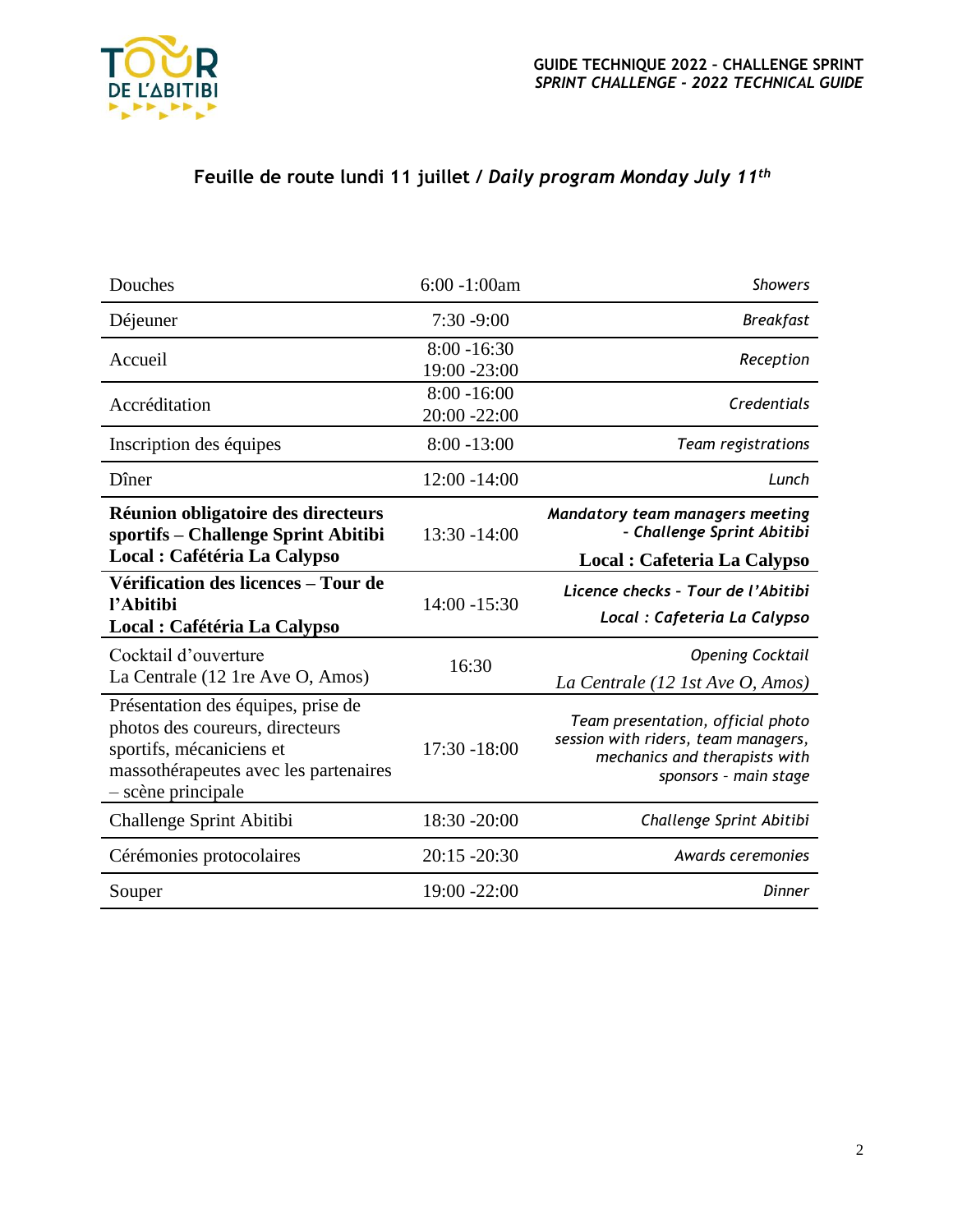

## **Challenge Sprint Abitibi /** *Challenge Sprint Abitibi*

## LUNDI 11 JUILLET / *MONDAY, JULY 11 th*

Le Challenge Sprint Abitibi consiste en une série de sprints disputés entre trois et quatre coureurs, avec un processus d'élimination simple afin de couronner le meilleur sprinter. Les sprints seront disputés sur une distance de 600 mètres, soit un aller-retour de 300 m intégrant un virage autour d'une série de cônes.

*The Challenge Sprint Abitibi consists of a series of sprints between three or four cyclists, with a simple elimination process, in order to determine the best sprinter. Sprints will take place over a 600-meter distance, in a 300 meters round-trip around a series of cones.*



## **Parcours /** *Course*

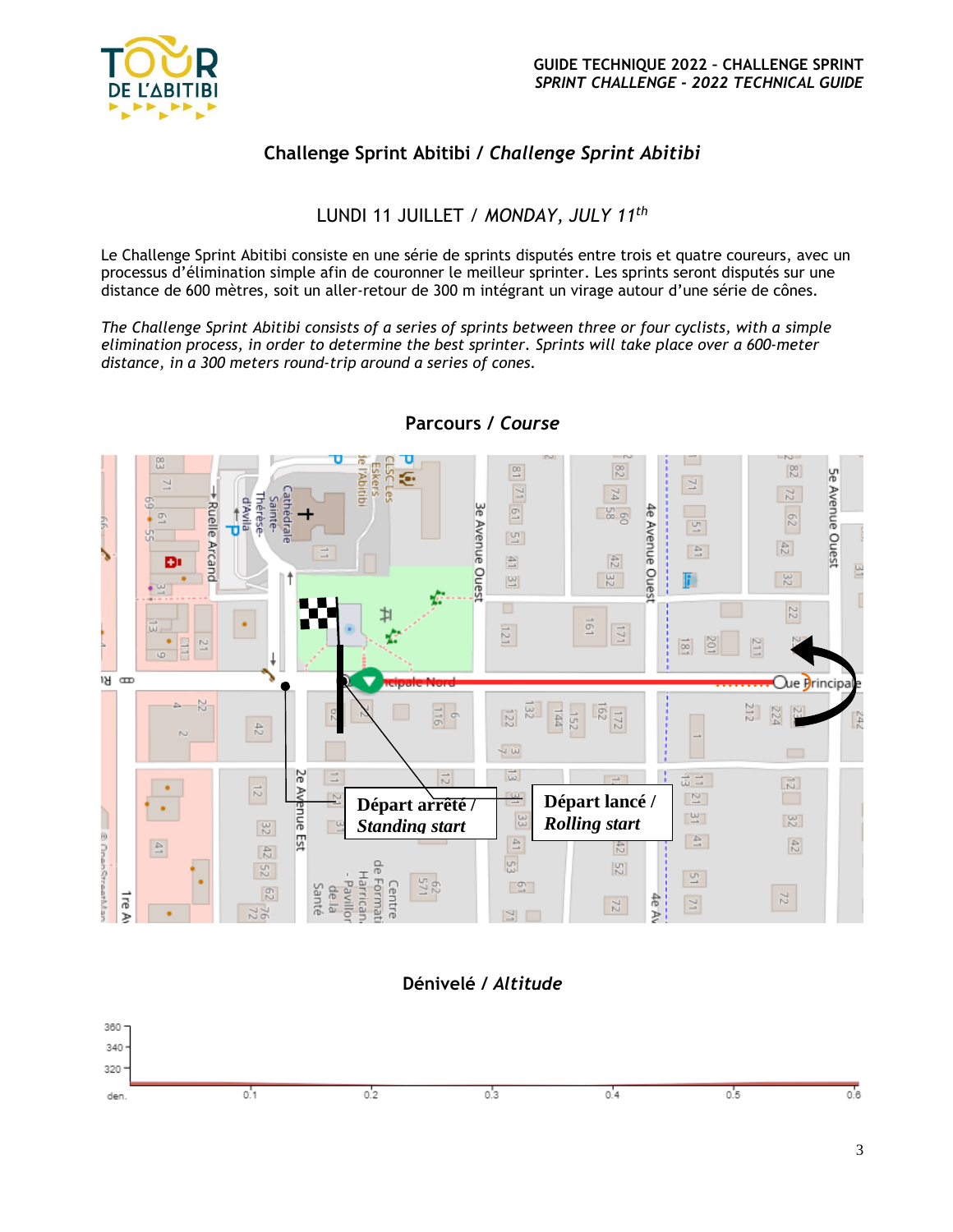

## Règlement particulier / *Specific Regulations*

### Article 1 – Organisation / *Organization*

Le Challenge Sprint Abitibi, propriété de Le Tour cycliste de l'Abitibi inc., est organisé le lundi 11 juillet 2022 sous les règlements de Cyclisme Canada sur une distance totale de 600 mètres.

*The Challenge Sprint Abitibi, a property of Le Tour cycliste de l'Abitibi inc., is organized on Monday, July 11 th 2022, under Cycling Canada's regulations, on a total distance of 600 meters.*

#### Article 2 - Format de l'épreuve / *Race format*

Sur invitation de l'organisateur, un maximum de 24 coureurs participera à cette épreuve;

Chaque équipe participant au Tour de l'Abitibi devra compléter le bulletin d'engagement pour le Challenge Sprint Abitibi en inscrivant le nom du coureur qui participera au Challenge, en plus d'un remplaçant.

La ronde de qualifications sera constituée de 8 sprints. S'ensuivront les quarts de finale, les demi-finales, la finale consolation et la grande finale, pour un total de 16 épreuves. Toutes les épreuves seront composées de 4 coureurs, sauf abandon ou non-départ.

La composition des séries de qualification sera déterminée selon un tirage au sort effectué durant la réunion des directeurs sportifs (N1 @ N24). Voir le tableau à la dernière page du guide;

À chaque épreuve de qualification et de quart de finale, les deux premiers coureurs de chaque série avanceront à la ronde suivante alors que les 2 derniers seront éliminés;

Lors des demi-finales, les 2 premiers coureurs passeront en finale et les 2 derniers en finale consolation; Un classement final du Challenge Sprint Abitibi sera complété, attribuant une place de 1 à 8 pour les coureurs ayant participé aux 2 finales;

Les sprints seront disputés et jugés selon la règlementation du Titre II- Épreuves sur Route de l'Union cycliste internationale, plus spécifiquement en tenant compte de l'article 2.3.036 ;

Les départs seront effectués à partir d'un point fixe, avec présence de teneurs, comme s'il s'agissait d'une épreuve contre-la-montre ;

Le surplace est interdit ;

Le virage en demi-tour se fera obligatoirement avec la corde à gauche.

*A maximum of 24 cyclists will be invited to take part in this event;*

*Each team participating in the* Tour de l'Abitibi *will have to complete the registration form from the*  Challenge Sprint Abitibi, *including the name of the rider who will compete, as well as a substitute.*

*The qualifying round will consist of 8 heats. The quarter-final, the semi-final, the little final and the grand final will follow. All heats will be contested by 4 participants, to the exception of an abandon or DNS.*

*The heat composition will be determined by a draw conducted during the team managers' meeting (N1 @ N24). See table at the last page of the guide;*

*For each qualification and quarter-final, the two first riders of each heat will advance to the next round, while others riders will be eliminated;*

*The first two riders of each semi- final will access to the grand final while the last 2 will access to the little final;*

*The final classification of the* Challenge Sprint Abitibi *will include positions 1 to 8 for the riders competing in the two finals;*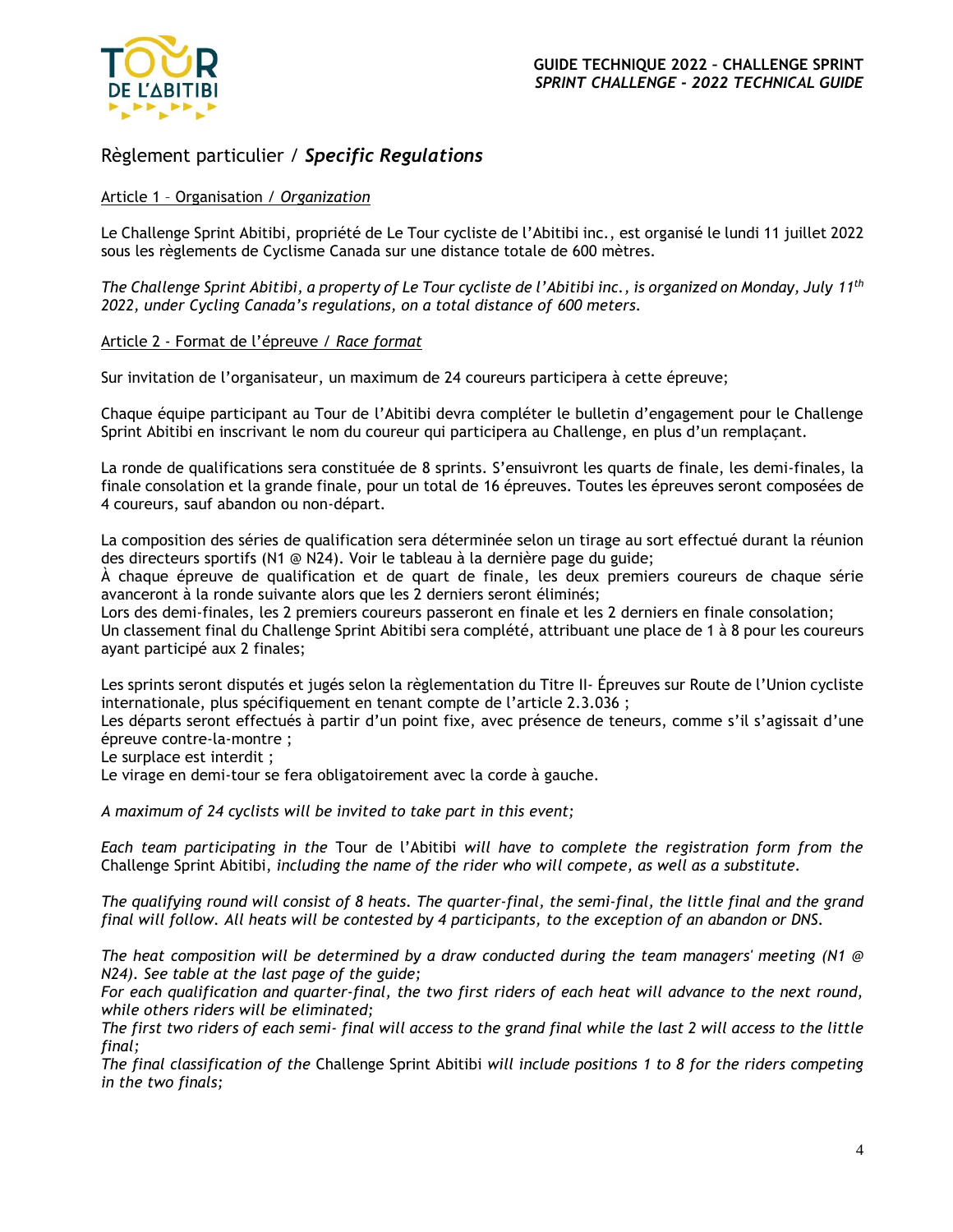

*Sprints will take place and be judged under Part II- Road Races regulations of the International Cycling Union, more specifically taking into account article 2.3.036; The start will take place from a fixed position, with holders, as in a time trial; Standstill is forbidden; The U-turn will be done counter-clockwise.*

#### Article 3 - Permanence / *Headquarters*

**Le bureau du Tour de l'Abitibi /** *Tour de l'Abitibi Headquarters*:

École La Calypso – 800 1re Rue E, Amos, QC J9T 2H8

Lundi 11 juillet 8 h 00 – 16 h 30

*Monday, July 11th - 8 : 00 AM – 4 : 30 PM*

#### Article 4 - Protocole et entrevues / *Protocol and interviews*

À la suite de chacune des séries de chaque ronde (qualifications, quart et demi-finale), les coureurs qualifiés pour la ronde suivante devront se rendre à la tente d'échauffement et être disponibles pour interviews.

À la suite de la finale, les trois premiers coureurs devront se rendre à la tente du protocole et être disponibles pour entrevues en attente de la cérémonie protocolaire.

*Following each heat of each round (qualifications, quarter and semi-final), the riders qualified for the next round must show up at the warm-up tent immediately following their race and be available for interviews.*

*At the end of the grand final, the Top-3 riders must go to the protocol tent and be available for interviews while waiting for the awards ceremony.*

#### Article 5 - Opérations reliées à la course/ *Operations associated with the event*

#### **Lundi 11 juillet 2022**

Réunion du Collège des commissaires à la permanence d'accueil de 13h00 à 13h30.

La rencontre des directeurs sportifs aura lieu à la permanence d'accueil, à la cafétéria de l'école La Calypso à 13h30.

#### *Monday July 11 th, 2022*

*Meeting of the commissioner panel will take place at the headquarters from 1:00 PM to 1:30 PM.*

*Manager's meeting will take place at 1:30 PM at the headquarters at the cafeteria of La Calypso School.*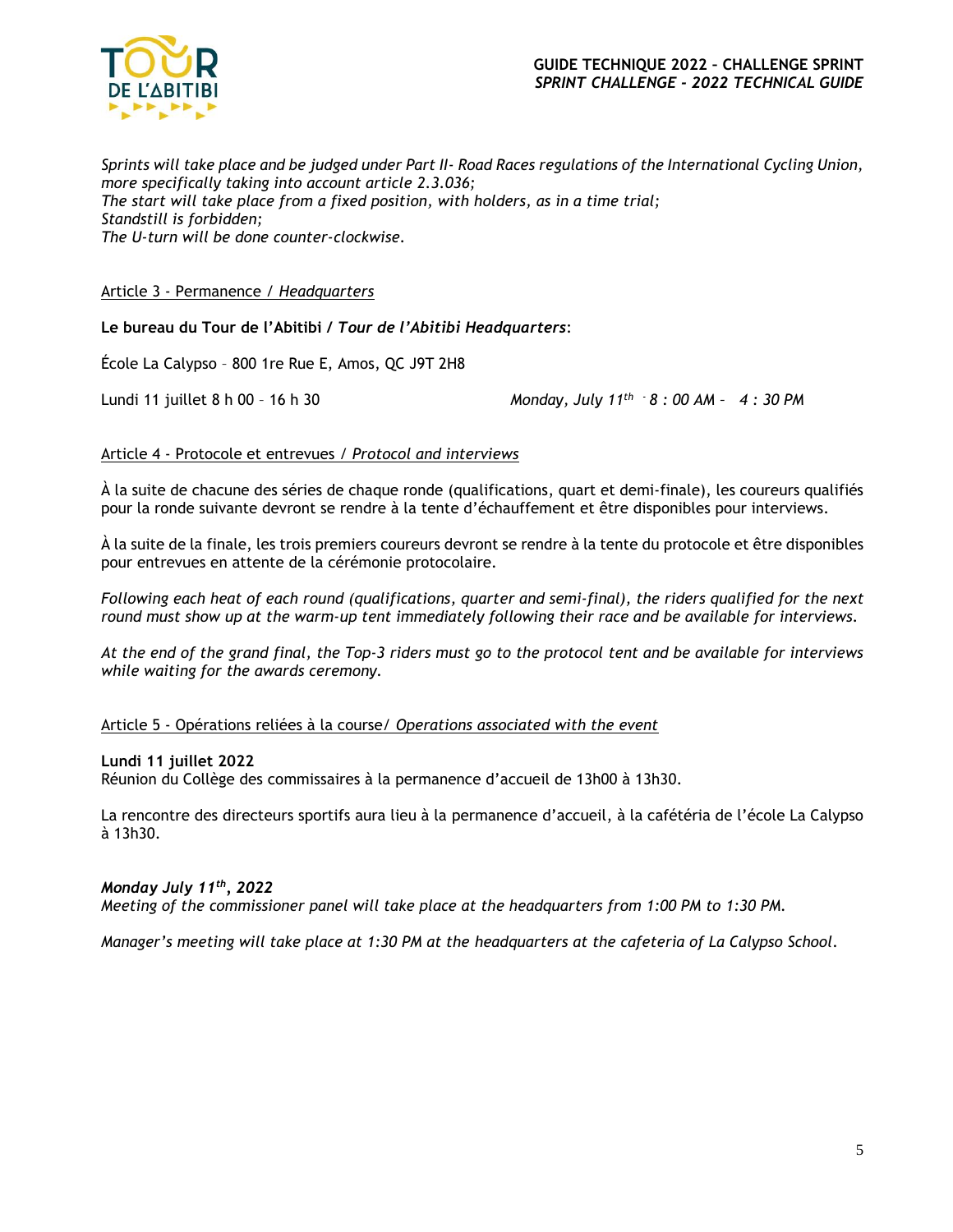

Article 6 - Déroulement de la compétition – Lundi 11 juillet / *Competition schedule – Monday, July 11 th*

| 18h00 / 6:00 PM | Arrivée des coureurs sur le site de compétition/<br>Athletes arrive on the competition site |
|-----------------|---------------------------------------------------------------------------------------------|
| 18h10 / 6:10 PM | Échauffement sur le circuit / Warm-up on circuit                                            |
| 18h25 / 6:25 PM | Fermeture du circuit / Course is closed                                                     |
| 18h30 / 6:30 PM | Début des compétitions / Competition start                                                  |
| 20h15 / 8:15 PM | Cérémonies protocolaires / Awards ceremony                                                  |

#### Article 7 - Service aux coureurs / *Available for riders*

Tente d'attente de départ / *Waiting tent in the start area*

### Article 8 - Prix et bourses / *Prize money*

Un total de 1000 \$ CAD en prix sera remis aux coureurs selon la répartition suivante :

| Position | 1 er             | $2^e$  | 3 <sup>e</sup> | Total   |
|----------|------------------|--------|----------------|---------|
| Prix     | 500 <sup>5</sup> | 300 \$ | 200 \$         | 1000 \$ |

*A total of 1000 \$ CAD in prize money will be granted to the riders according to the following table:*

| Position | 1st    | 2 <sub>nd</sub> | 3 <sup>rd</sup> | Total   |
|----------|--------|-----------------|-----------------|---------|
| Prize    | 500 \$ | 300 \$          | 200 \$          | 1000 \$ |